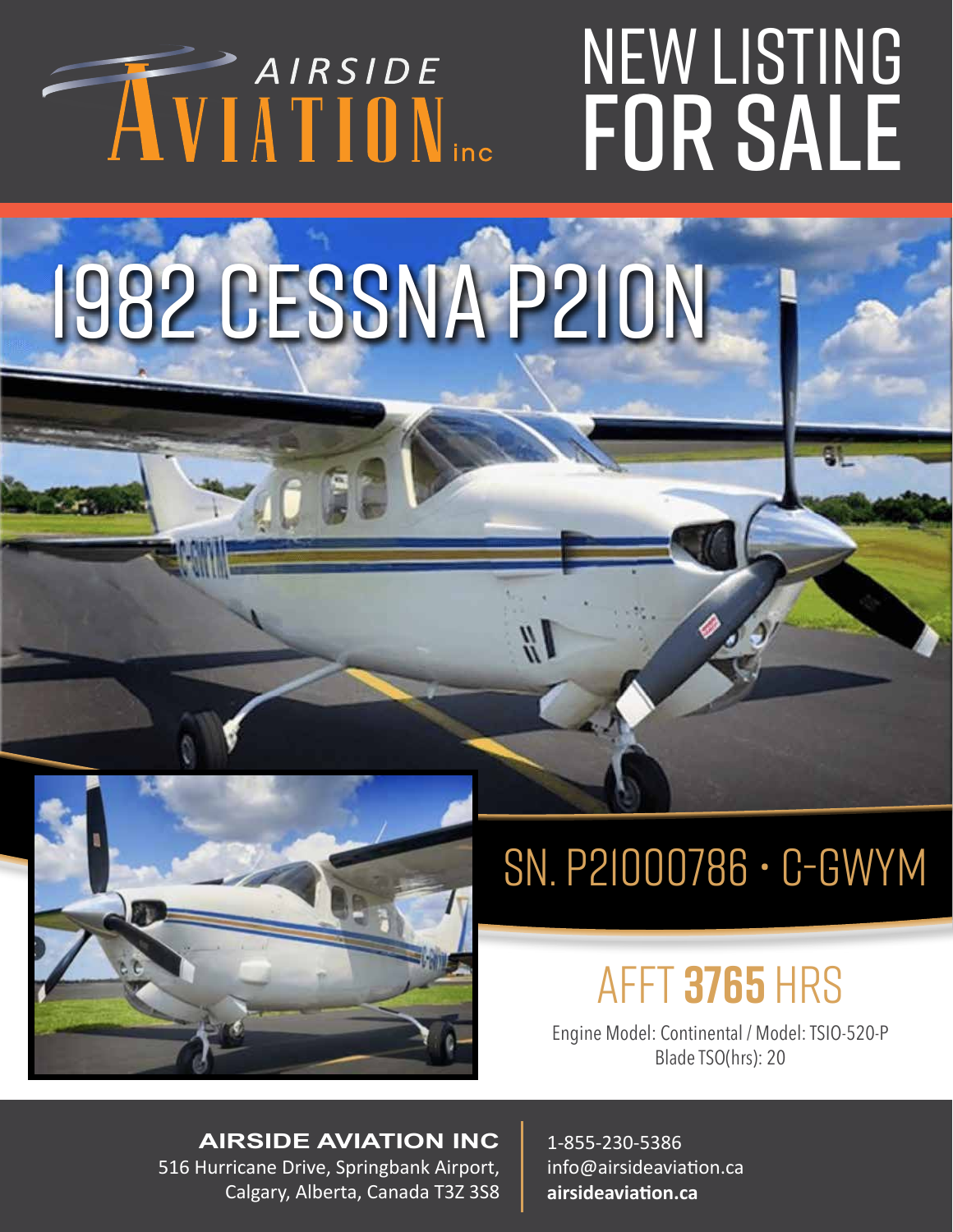# AVIONICS



- King KMA-24 TSO Audio Panel w/ 3-Light Marker Beacons
- Aspen EFD-1000 Pro Primary Flight Display & EFIS HSI
- King KX-165 TSO Digital Nav-Com w/ VOR/LOC & Glideslope
- King KX-155 TSO Digital Nav-Com w/ VOR/LOC & 2nd Glideslope
- King KLN90B IFR-Approach-Certified GPS coupled to the Aspen EFD-1000 & to the Argus 5000 C/E
- King KN-62A Digital DME channeled to both Nav's
- Garmin GDL-69A XM Weather Receiver

#### **OPTIONS**

- Factory Air Conditioning
- Full De-Ice Boots w/ Detachable Hot Plate Windshield (all in good condition)
- New Prop De-Ice Boots
- Riley Intercooler Kit with Digital Differential Temperature Gauge
- Shadin Digital Fuel Flow coupled to GPS
- JPI EDM-700 Digital Engine Analyzer
- Fuel Capacity 89 Gallons
- Avionics West EC-100 AM/FM Stereo Cassette Player
- Turbo GAMI Fuel Injectors
- Micro-Aerodynamics 'Vortex Generators'
- Inconel Exhaust
- Dual Alternators
- Dual Vacuum Pumps
- Backup Artificial Horizon
- Backup Altimeter
- Backup Airspeed Indicator
- 'Low Vacuum' & 'Low Voltage' Warning Light
- 'High Cabin Altitude' Caution Light
- Engine Oil Filter
- Instrument Post Lights
- T.I.T. Gauge
- PFD Master Switch
- Primary Avionics Master Switch
- Standby Avionics Master Switch
- Alternator Restart Switch
- Oxygen Generators
- Standard & Bose Headset Hardwire Plug-ins
- Artex 406 Hz Remote ELT
- Dave Clark 6-Place Voice-Activated Intercom
- Electric Trim
- New Wing and Stabilizer Covers & Engine Cover
- Tanis 1000 Engine Preheat System
- Battery Desulfate/Charger
- External Power Survival Kit
- Skybolt Cowl Fasteners
- Wilco STC'd Wing-mounted Convex Nose Wheel Inspection Mirror
- 
- BFG Stormscope
- Garmin 496 Color VFR GPS (hard-wired and installed on top of glareshield)
- King KT-76C Mode C Digital Transponder
- King KR-87 TSO Digital ADF w/ Flight Timer
- Cessna 400B Autopilot fully coupled to Aspen EFD 1000 w/ HDG, NAV & GPS Tracking, Altitude Hold, Pitch Mode, Glideslope Coupling & Localizer Reverse Sensing
	- Bogert Oil Quick Drain

- Rosen STC'd Articulating Tinted Sunvisors
- Cessna Service Kit # SK210-110
- Wingtip Strobe Lights
- Wingtip-mounted Fiber-Optic Nav Light 'On' Indicators
- Davtron M811-B Digital Chronometer
- Articulating and Vertically Adjusting Pilot and Copilot Seat with Headrests and Shoulder Harnesses Articulating Middle Seats with Headrests
- Matching Rear Bench Seat with Overhead Skylights with shades
- Polished Prop Spinner
- Ice Light and Courtesy Lights
- Prop Anti-Ice Amperage Gauge
- Dual Push-to-Talk Switches
- Outside Air Temperature Gauge
- Hobbs Meter
- Fuel Shutoff Valve